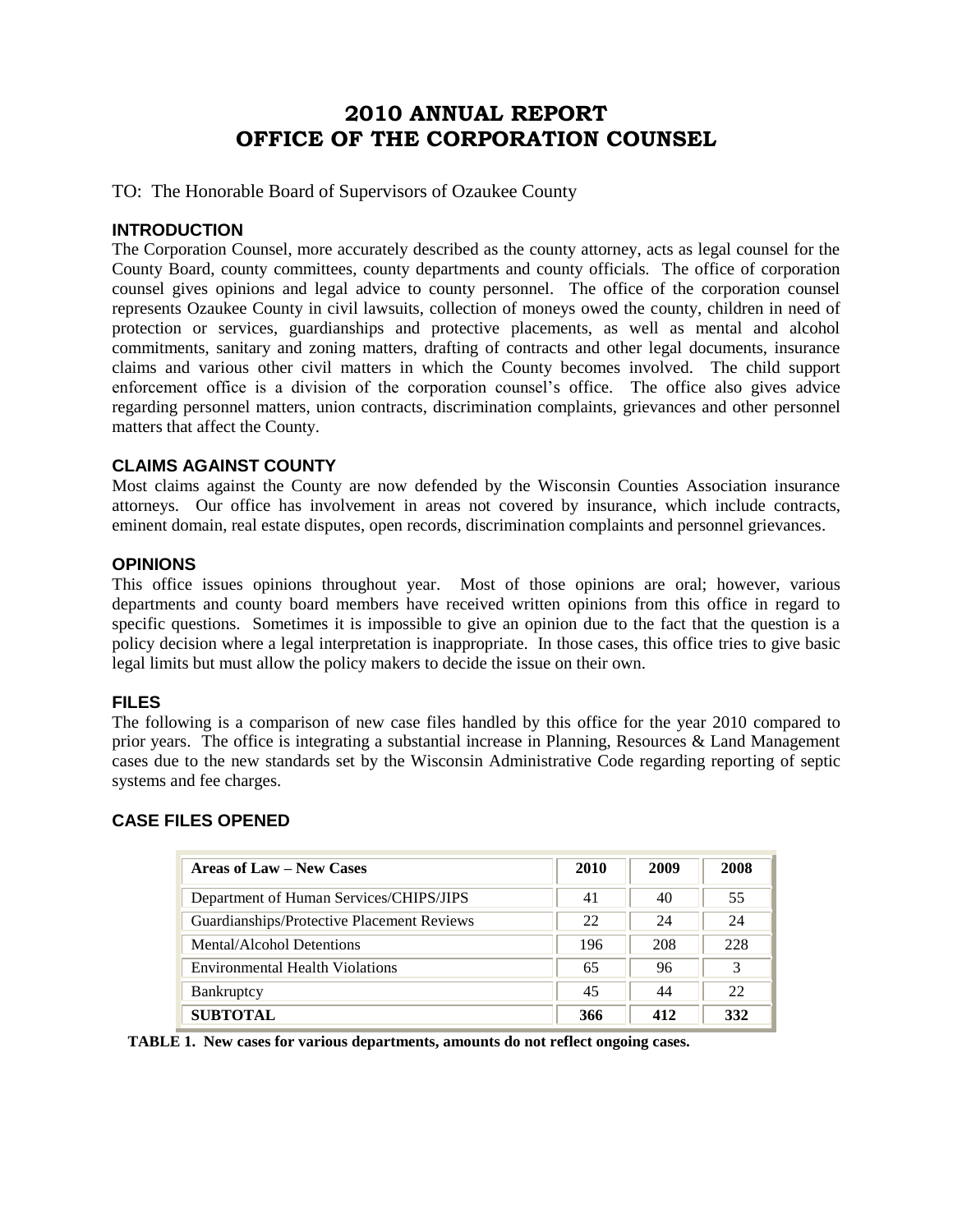| <b>Department</b>         | 2010 | 2009 | 2008       |
|---------------------------|------|------|------------|
| <b>Social Services</b>    | 32   | 42   | 17         |
| <b>Community Programs</b> | 292  | 242  | 178        |
| Miscellaneous             | 8    | 17   |            |
| <b>SUBTOTAL</b>           | 332  | 301  | <b>200</b> |
| <b>TOTAL CASES</b>        | 698  | 713  | 532        |

 **TABLE 2. New collection cases, numbers do not reflect ongoing cases**

#### **OFFICE TIME SPENT ON VARIOUS DEPARTMENTS**

The following is an approximate percentage of office time spent with various departments to give an overview of this office's time.

| <b>Department</b>                                   | Percentage     |
|-----------------------------------------------------|----------------|
| <b>Social Services</b>                              | 16             |
| <b>Community Programs</b>                           | 20             |
| Planning, Resources & Land Management/Public Health | 10             |
| County Board and Committees                         | 21             |
| Claims/Suits                                        | 5              |
| Sheriff/Law Enforcement Committee                   | 6              |
| <b>Clerk of Courts</b>                              | 5              |
| <b>Highway Commission</b>                           | $\mathfrak{D}$ |
| Lasata                                              | 3              |
| <b>Other Departments and Committees</b>             | 10             |
| Child Support/Paternity                             | $\mathfrak{D}$ |

#### **COLLECTIONS**

This office acts for the County collecting fees and other moneys owed to the County. The following is an accounting of collections made through this department for the year 2009 .

| Department                            | 2010        | 2009        | 2008        |
|---------------------------------------|-------------|-------------|-------------|
| Recoupment of attorney fees and costs | \$879.00    | \$846.64    | \$2,473.26  |
| <b>Social Services</b>                | \$4,883.76  | \$4,434.27  | \$3,969.63  |
| <b>Counseling Center</b>              | \$29,864.44 | \$25,447.97 | \$30,332.43 |
| Clerk of Courts Recoupment of Fees    | \$804.00    | \$951.00    | \$1,356.00  |
| Parks                                 | \$180.00    | \$220.00    | \$225.42    |
| Lasata Care Center                    | \$755.00    | \$1,011.90  | \$4,917.00  |
| <b>TOTAL</b>                          | \$37,366.20 | \$33,061.78 | \$43,273.74 |

#### **ADDITIONAL COLLECTIONS**

| Department                                 | Amount       |
|--------------------------------------------|--------------|
| <b>Bankruptcy Payment - Property Taxes</b> | \$189,738.34 |
| <b>TOTAL</b>                               | \$189,738.34 |
|                                            |              |
|                                            |              |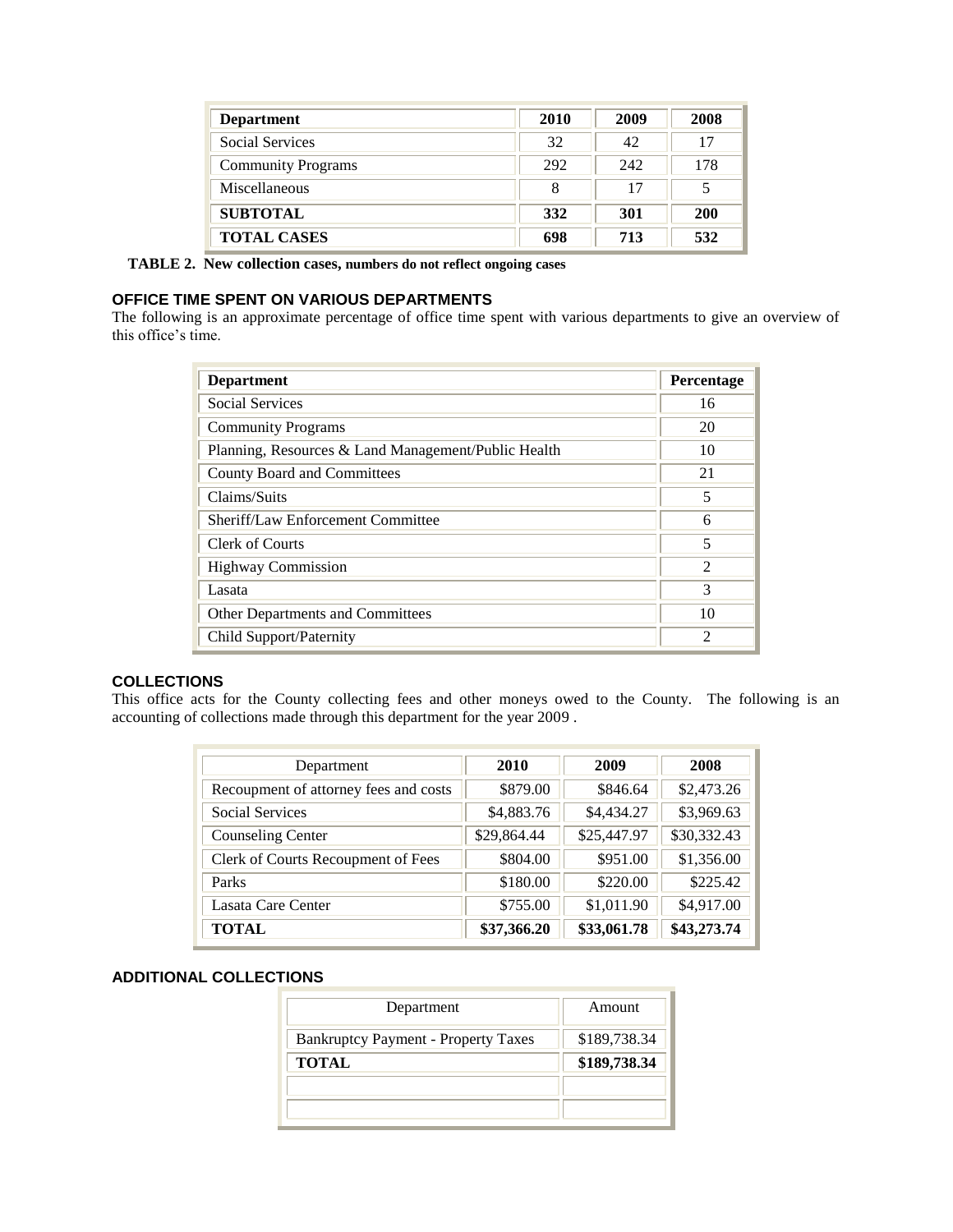# **CHILD SUPPORT ENFORCEMENT**

# **INTRODUCTION**

The Department of Child Support Enforcement was created by Title IV-D of the federal Social Security Act. The Department operates through the cooperation of federal, state and county government. The main objectives of the Department are:

- Establish paternity for children born to unmarried parents
- Establish court orders for child support and health insurance
- **Modify child support orders**
- Enforce child support and health insurance orders
- **Locate parents for the above purposes**

The Department only manages IV-D cases. A case becomes a IV-D case when the custodial parent receives public assistance or when either parent fills out an application for services. At the present time, the Ozaukee County Child Support Agency has approximately 2,100 IV-D cases. The Agency is also responsible for the financial accounting aspects of all IV-D and non IV-D cases, which includes entering the court orders for child support into KIDS, the statewide child support computer, and preparing income-withholding orders. There are approximately 1,000 non-IV-D cases.

The Agency works closely with the Family Courts, the Sheriff's Department and the Department of Human Services. Cooperative agreements are signed each year with the Family Court Commissioner and the Sheriff's Department to reimburse each department for costs incurred on IV-D cases.

## **BUDGET**

The Department stayed within its budget in 2010. The majority of the Department's budget comes from Federal funding. Federal incentives of \$57,685 were received in 2010 which covered 100% of the first \$111,976.76 of expenses incurred in 2010 due to reinstatement of the federal match provisions in the Federal stimulus bill which allows matching funds provided when the federal incentives are expended on the program. The balance of expenses exceeding \$111,976.76 are also reimbursed two-thirds from federal funding. County levy covers the remaining 1/3 of expenses. The federal matching provision expired again at the end of the Federal fiscal year in 2010. Subsequently, in December, 2010, the State joint finance committee pushed through GPR funding for 2011 and forwarded each county their share of the funds. The GPR funding was directly intended to offset the substantial funding losses that resulted from the expiration of the federal match for incentive dollars spent on the program in 2010.

The Federal incentive payments are partially contingent on the county meeting required performance measures. There are four performance measures that must be met. They are as follows.

1) At least 90% of paternity cases have paternity established;